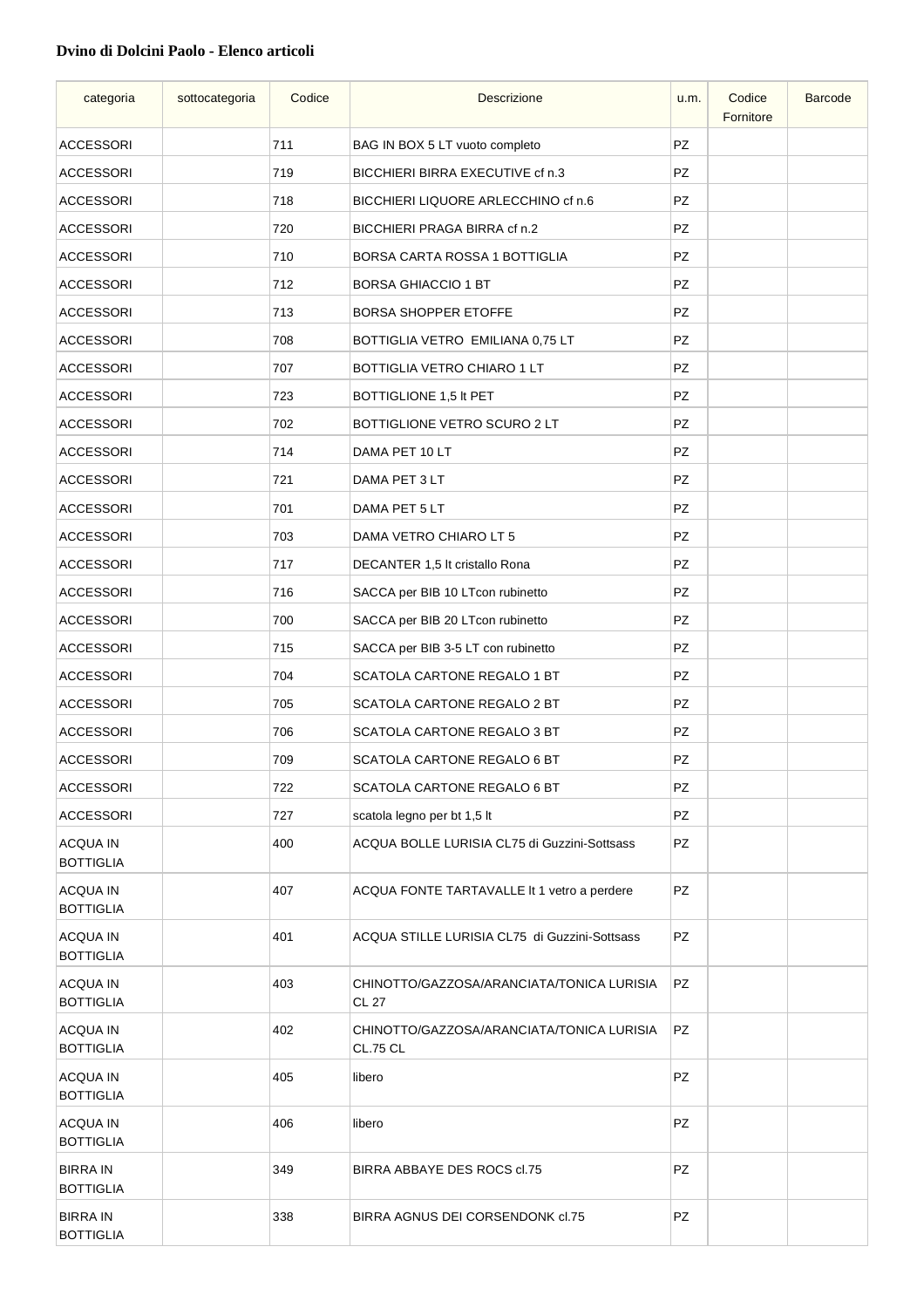| <b>BIRRA IN</b><br><b>BOTTIGLIA</b> |     | 313 | BIRRA ANCHOR STEAM cl 35                       | PZ        |  |
|-------------------------------------|-----|-----|------------------------------------------------|-----------|--|
| <b>BIRRA IN</b><br><b>BOTTIGLIA</b> | 346 |     | BIRRA AUGUSTINER EDELSTOFF/WEISSEBIER CL<br>50 | <b>PZ</b> |  |
| <b>BIRRA IN</b><br><b>BOTTIGLIA</b> |     | 328 | BIRRA AUGUSTINER HELLES CL 50                  | <b>PZ</b> |  |
| <b>BIRRA IN</b><br><b>BOTTIGLIA</b> |     | 303 | BIRRA Beck's It.6 PERFECT DRAFT                | <b>PZ</b> |  |
| <b>BIRRA IN</b><br><b>BOTTIGLIA</b> |     | 368 | BIRRA BELGOO MAGUS cl.75                       | <b>PZ</b> |  |
| <b>BIRRA IN</b><br><b>BOTTIGLIA</b> |     | 367 | BIRRA BENEDIKTINER WAISSE cl.50                | PZ        |  |
| <b>BIRRA IN</b><br><b>BOTTIGLIA</b> |     | 377 | BIRRA BLANCHE DE BRUXELLES CL 75               | PZ        |  |
| <b>BIRRA IN</b><br><b>BOTTIGLIA</b> | 324 |     | BIRRA BLANCHE DE NAMUR CL75                    | PZ        |  |
| <b>BIRRA IN</b><br><b>BOTTIGLIA</b> |     | 397 | BIRRA BLOEMENBIER CL 33                        | PZ        |  |
| <b>BIRRA IN</b><br><b>BOTTIGLIA</b> |     | 374 | BIRRA BONNE ESPERANCE cl.75                    | PZ        |  |
| <b>BIRRA IN</b><br><b>BOTTIGLIA</b> |     | 320 | BIRRA BONS VOEUX DUPONT CL 75                  | <b>PZ</b> |  |
| <b>BIRRA IN</b><br><b>BOTTIGLIA</b> |     | 330 | BIRRA BROOKLYN LAGER CL 35                     | PZ        |  |
| <b>BIRRA IN</b><br><b>BOTTIGLIA</b> |     | 322 | BIRRA BROOKLYN LOCAL ONE CL 75                 | PZ        |  |
| <b>BIRRA IN</b><br><b>BOTTIGLIA</b> | 355 |     | <b>BIRRA BUFFALO cl.75</b>                     | PZ        |  |
| <b>BIRRA IN</b><br><b>BOTTIGLIA</b> | 351 |     | <b>BIRRA CANASTER cl.75</b>                    | PZ        |  |
| <b>BIRRA IN</b><br><b>BOTTIGLIA</b> |     | 310 | BIRRA CHIMAY cl 33                             | PZ        |  |
| <b>BIRRA IN</b><br><b>BOTTIGLIA</b> | 379 |     | BIRRA CHIMAY Grande Reserve 75 CL              | PZ        |  |
| <b>BIRRA IN</b><br><b>BOTTIGLIA</b> | 334 |     | BIRRA CHIMAY PREMIERE 75 CL                    | PZ        |  |
| <b>BIRRA IN</b><br><b>BOTTIGLIA</b> | 396 |     | BIRRA DE MIEL 75 CL                            | PZ        |  |
| <b>BIRRA IN</b><br><b>BOTTIGLIA</b> | 383 |     | BIRRA DOMINUS TRIPLE cl 75                     | PZ        |  |
| <b>BIRRA IN</b><br><b>BOTTIGLIA</b> | 399 |     | BIRRA DU BOUCANIER RED ALE CL75                | PZ        |  |
| <b>BIRRA IN</b><br><b>BOTTIGLIA</b> | 373 |     | BIRRA DUCHESSE DE BOURGOGNE d.75               | PZ        |  |
| <b>BIRRA IN</b><br><b>BOTTIGLIA</b> | 335 |     | BIRRA DUVEL CL 33                              | PZ        |  |
| <b>BIRRA IN</b><br><b>BOTTIGLIA</b> | 376 |     | BIRRA FISCHER Alsazia cl.65                    | PZ        |  |
| <b>BIRRA IN</b><br><b>BOTTIGLIA</b> | 366 |     | BIRRA Franziskainer It.6 PERFECT DRAFT         | PZ        |  |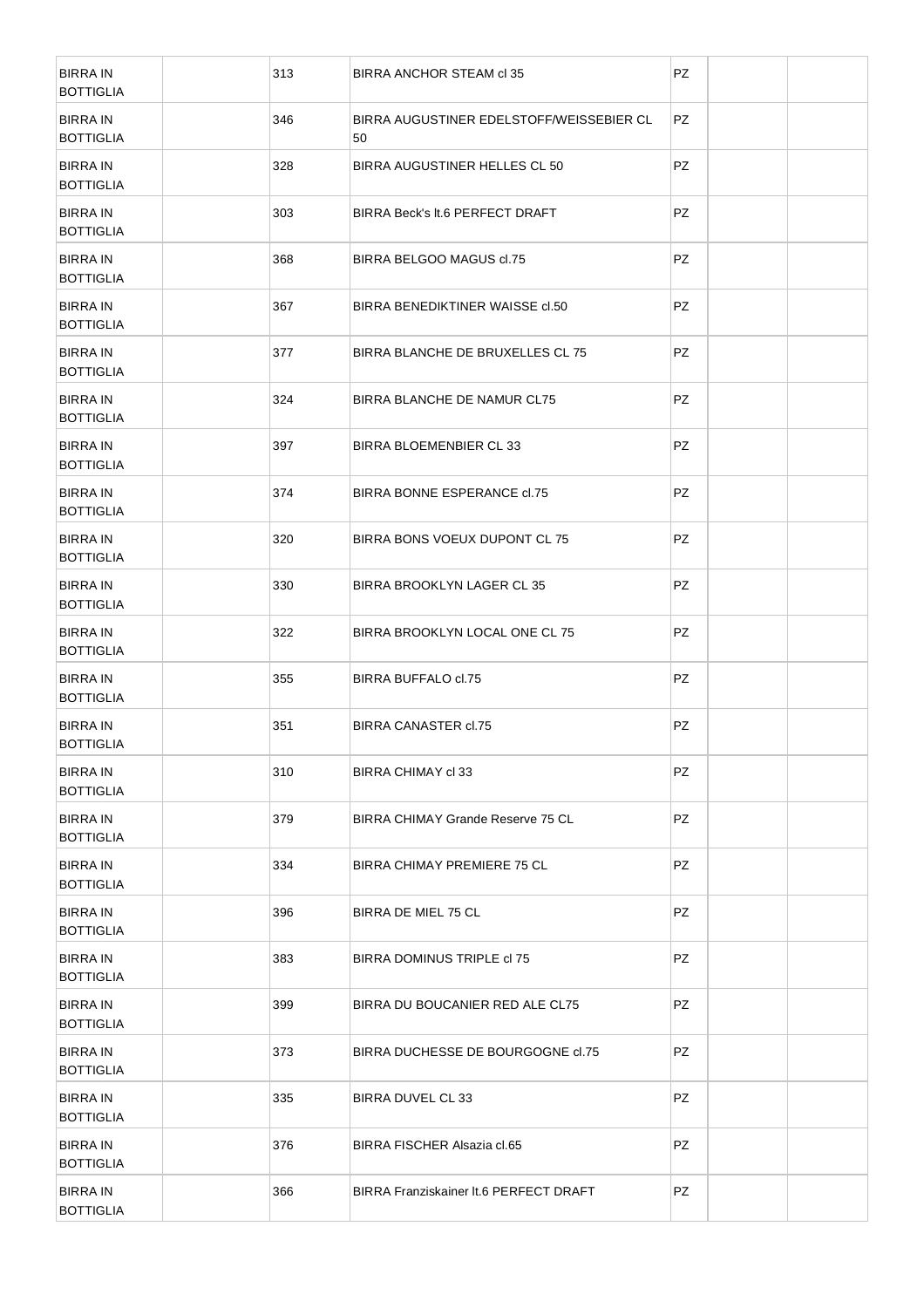| <b>BIRRA IN</b><br><b>BOTTIGLIA</b> | 353 | BIRRA FULLER'S VINTAGE cl.50             | PZ |  |
|-------------------------------------|-----|------------------------------------------|----|--|
| <b>BIRRA IN</b><br><b>BOTTIGLIA</b> | 333 | BIRRA GOUDEN CAROLOUS AMBRIO CL 33       | PZ |  |
| <b>BIRRA IN</b><br><b>BOTTIGLIA</b> | 323 | BIRRA GOUDEN CAROLOUS HOPSINJOOR CL 75   | PZ |  |
| <b>BIRRA IN</b><br><b>BOTTIGLIA</b> | 337 | BIRRA Isenbeck pils fusto 25 lt          | PZ |  |
| <b>BIRRA IN</b><br><b>BOTTIGLIA</b> | 395 | BIRRA Joseph Traditionelle al farro cl75 | PZ |  |
| <b>BIRRA IN</b><br><b>BOTTIGLIA</b> | 378 | BIRRA KAPITTEL BLONDE cl.75              | PZ |  |
| <b>BIRRA IN</b><br><b>BOTTIGLIA</b> | 315 | BIRRA KARMELIET TRIPEL CL.75             | PZ |  |
| <b>BIRRA IN</b><br><b>BOTTIGLIA</b> | 347 | BIRRA KASTEEL CUVEE' CHATEAU cl.75       | PZ |  |
| <b>BIRRA IN</b><br><b>BOTTIGLIA</b> | 336 | BIRRA KASTEEL TRIPEL cl.75               | PZ |  |
| <b>BIRRA IN</b><br><b>BOTTIGLIA</b> | 375 | BIRRA KWAK cl.33                         | PZ |  |
| <b>BIRRA IN</b><br><b>BOTTIGLIA</b> | 316 | <b>BIRRA KWAK CL 75</b>                  | PZ |  |
| <b>BIRRA IN</b><br><b>BOTTIGLIA</b> | 371 | BIRRA LA BINCHOISE BLONDE cl.75          | PZ |  |
| <b>BIRRA IN</b><br><b>BOTTIGLIA</b> | 385 | BIRRA LA CHOUFFE cl 33                   | PZ |  |
| <b>BIRRA IN</b><br><b>BOTTIGLIA</b> | 372 | BIRRA LA GAULOISE BRUNE d.75             | PZ |  |
| <b>BIRRA IN</b><br><b>BOTTIGLIA</b> | 398 | BIRRA LA TRAPPE TRIPEL CL 75             | PZ |  |
| <b>BIRRA IN</b><br><b>BOTTIGLIA</b> | 318 | BIRRA LARIANO CONFUSA cl 75              | PZ |  |
| <b>BIRRA IN</b><br><b>BOTTIGLIA</b> | 300 | BIRRA Leffe blonde It.6 PERFECT DRAFT    | PZ |  |
| <b>BIRRA IN</b><br><b>BOTTIGLIA</b> | 326 | BIRRA MAREDSOUS 6 CL75                   | PZ |  |
| <b>BIRRA IN</b><br><b>BOTTIGLIA</b> | 325 | BIRRA MCCOUFFE SCHOTCH ALE CL75          | PZ |  |
| <b>BIRRA IN</b><br><b>BOTTIGLIA</b> | 352 | BIRRA N'ICE CHOUFFE d.75                 | PZ |  |
| <b>BIRRA IN</b><br><b>BOTTIGLIA</b> | 331 | BIRRA Norbertus waisse/red cl 50         | PZ |  |
| <b>BIRRA IN</b><br><b>BOTTIGLIA</b> | 358 | BIRRA OLD EMPIRE GB cl.50                | PZ |  |
| <b>BIRRA IN</b><br><b>BOTTIGLIA</b> | 369 | BIRRA ORMA BIANCA cl 75                  | PZ |  |
| <b>BIRRA IN</b><br><b>BOTTIGLIA</b> | 391 | BIRRA PATER LIEVEN CL 75                 | PZ |  |
| <b>BIRRA IN</b><br><b>BOTTIGLIA</b> | 339 | BIRRA PATER NOSTER CORSENDONK cl.75      | PZ |  |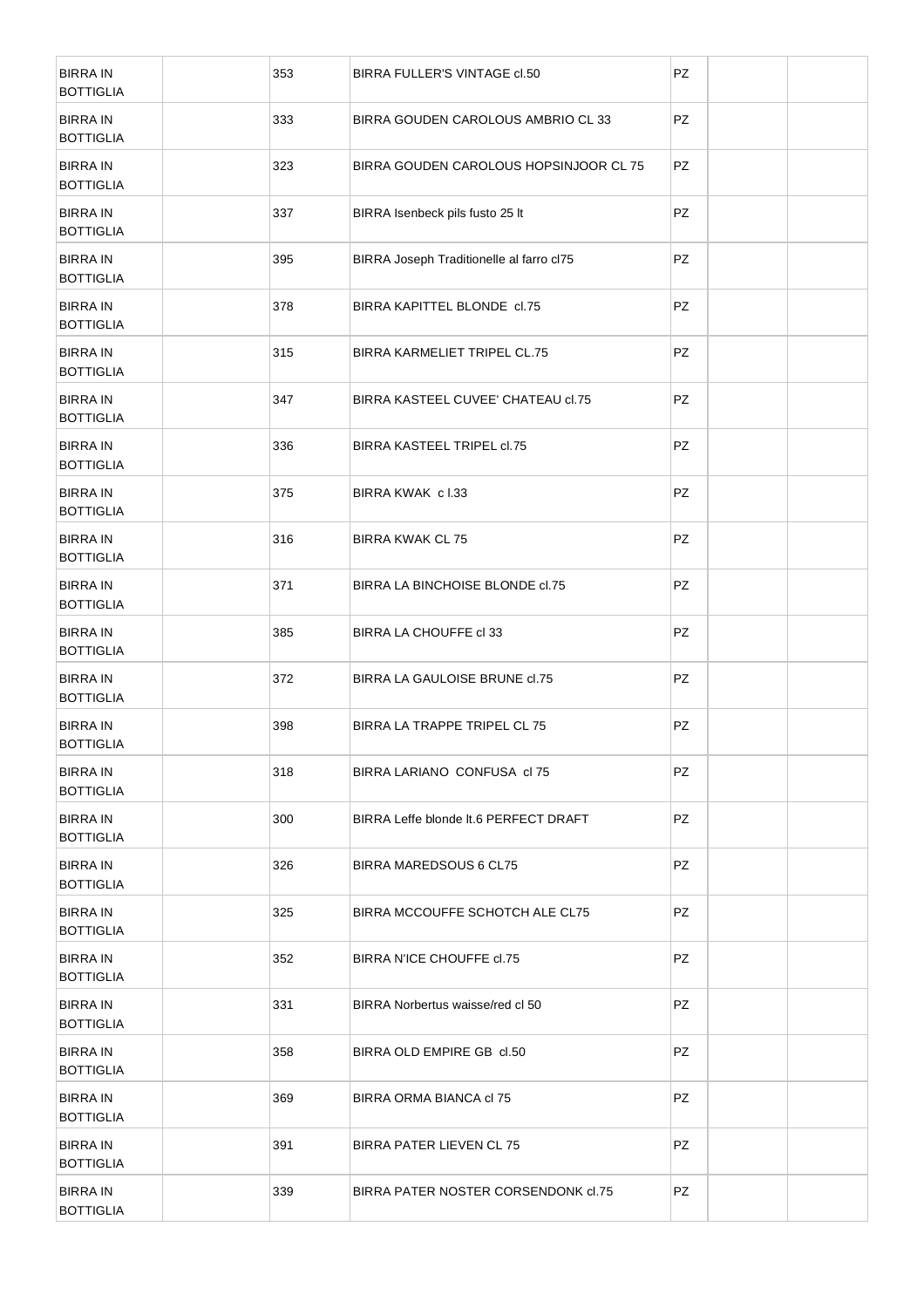| <b>BIRRA IN</b><br><b>BOTTIGLIA</b> | 386 | BIRRA ROCHEFORT 10 CL 33                 | PZ.       |  |
|-------------------------------------|-----|------------------------------------------|-----------|--|
| <b>BIRRA IN</b><br><b>BOTTIGLIA</b> | 332 | BIRRA ROTHAUS TANNENZAPFLE CL 33         | PZ        |  |
| <b>BIRRA IN</b><br><b>BOTTIGLIA</b> | 317 | BIRRA RULLES BRUNE CL75                  | <b>PZ</b> |  |
| <b>BIRRA IN</b><br><b>BOTTIGLIA</b> | 319 | BIRRA SAISON DUPONT 75 CL                | PZ        |  |
| <b>BIRRA IN</b><br><b>BOTTIGLIA</b> | 312 | BIRRA SCHENIDER WAISSE AVENTINUS         | PZ        |  |
| <b>BIRRA IN</b><br><b>BOTTIGLIA</b> | 327 | BIRRA SCHNEIDER WAISSE ORIGINAL CL 50    | PZ        |  |
| <b>BIRRA IN</b><br><b>BOTTIGLIA</b> | 329 | BIRRA SIERRA NEVADA PALE ALE CL 35       | PZ.       |  |
| <b>BIRRA IN</b><br><b>BOTTIGLIA</b> | 387 | BIRRA ST FEULLIEN BLONDE CL 75           | PZ        |  |
| <b>BIRRA IN</b><br><b>BOTTIGLIA</b> | 321 | BIRRA ST. BERNARDUS ABT CL 75            | PZ        |  |
| <b>BIRRA IN</b><br><b>BOTTIGLIA</b> | 364 | <b>BIRRA StStefanus cl 75</b>            | PZ        |  |
| <b>BIRRA IN</b><br><b>BOTTIGLIA</b> | 384 | BIRRA WESTMALLE TRIPEL CI 33             | PZ        |  |
| <b>BIRRA IN</b><br><b>BOTTIGLIA</b> | 354 | BIRRA WESTMALLE triple cl.75             | PZ        |  |
| <b>BIRRA IN</b><br><b>BOTTIGLIA</b> | 382 | BIRRA XX BITTER cl.75                    | PZ        |  |
| <b>BIRRA IN FUSTO</b>               | 388 | BIRRA AMARCORD AMA CL 75                 | PZ        |  |
| <b>BIRRA IN FUSTO</b>               | 363 | BIRRA BI-DU cl.37,5                      | PZ        |  |
| <b>BIRRA IN FUSTO</b>               | 362 | BIRRA BI-DU cl.75                        | PZ        |  |
| <b>BIRRA IN FUSTO</b>               | 308 | BIRRA BITTERLAND-ZINGIBEER 50 CL         | PZ        |  |
| <b>BIRRA IN FUSTO</b>               | 356 | BIRRA CASCINAZZA Amber cl.75             | PZ        |  |
| <b>BIRRA IN FUSTO</b>               | 357 | BIRRA CASCINAZZA Bruin cl.75             | PZ        |  |
| <b>BIRRA IN FUSTO</b>               | 389 | BIRRA CELIA senza glutine CL 33          | PZ        |  |
| <b>BIRRA IN FUSTO</b>               | 380 | BIRRA DEL BORGO DUCHESSA 75 CL           | PZ        |  |
| <b>BIRRA IN FUSTO</b>               | 348 | BIRRA DEL BORGO KE TO cl75               | PZ        |  |
| <b>BIRRA IN FUSTO</b>               | 381 | BIRRA DEL BORGO RE ALE cl.75             | PZ        |  |
| <b>BIRRA IN FUSTO</b>               | 340 | BIRRA DULAC cl 75 Durada                 | PZ        |  |
| <b>BIRRA IN FUSTO</b>               | 301 | BIRRA FLEA cl 75                         | PZ        |  |
| <b>BIRRA IN FUSTO</b>               | 370 | BIRRA Herba Monstrum cl 75               | PZ        |  |
| <b>BIRRA IN FUSTO</b>               | 390 | BIRRA L'OLMAIA "LA 5" e LA "9" CL 75     | PZ        |  |
| <b>BIRRA IN FUSTO</b>               | 314 | BIRRA LA CHOUFFE magnum                  | PZ        |  |
| <b>BIRRA IN FUSTO</b>               | 302 | BIRRA LARIANO (no CONFUSA) cl 33         | PZ        |  |
| <b>BIRRA IN FUSTO</b>               | 394 | BIRRA LARIANO (no CONFUSA) cl 75         | PZ        |  |
| <b>BIRRA IN FUSTO</b>               | 393 | <b>BIRRA LEGNONE CL.75</b>               | PZ        |  |
| <b>BIRRA IN FUSTO</b>               | 311 | BIRRA LMB VALSASSINA 50 CL               | PZ        |  |
| <b>BIRRA IN FUSTO</b>               | 350 | BIRRA oltrepò Fliver miele castano cl 75 | PZ        |  |
| <b>BIRRA IN FUSTO</b>               | 305 | BIRRA Oltrepò TARAXA miele cl 75         | PZ        |  |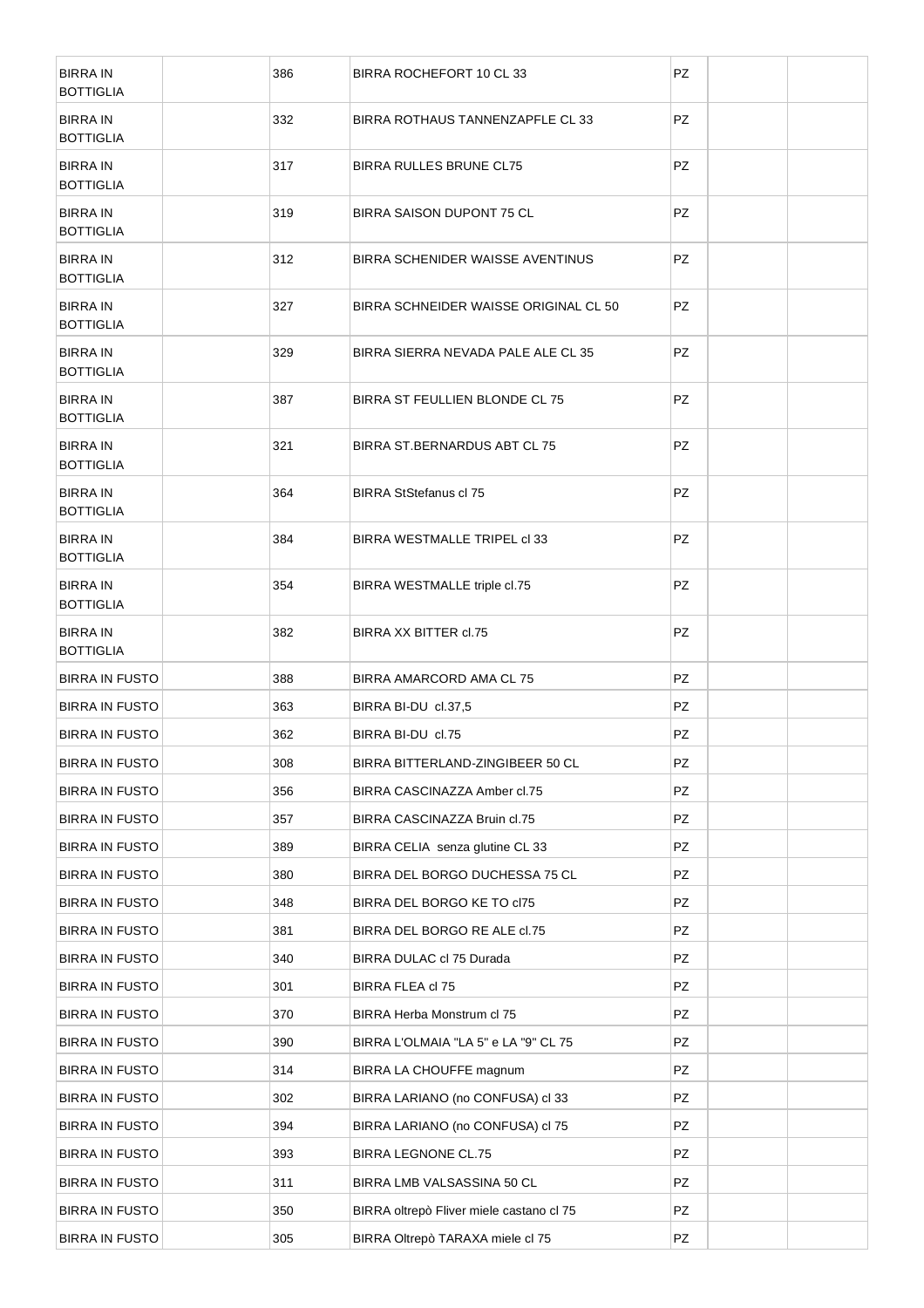| <b>BIRRA IN FUSTO</b> | 307 | BIRRA RURALE 3MIGLIO 50 CL                         | PZ        |  |
|-----------------------|-----|----------------------------------------------------|-----------|--|
| <b>BIRRA IN FUSTO</b> | 309 | BIRRA RURALE CASTIGAMATT 50 CL                     | PZ        |  |
| <b>BIRRA IN FUSTO</b> | 306 | BIRRA RURALE SETA 50 CL, 5 % VOL                   | PZ        |  |
| <b>BIRRA IN FUSTO</b> | 361 | BIRRA TOCCALMATTO SIBILLA cl.75                    | PZ        |  |
| <b>BIRRA IN FUSTO</b> | 360 | BIRRA TOCCALMATTO STRAY DOG cl.75                  | PZ        |  |
| <b>BIRRA IN FUSTO</b> | 359 | BIRRA TOCCALMATTO Zona Cesarini cl.75              | PZ        |  |
| <b>BIRRA IN FUSTO</b> | 392 | BIRRA via dei birrai 32 cl 75                      | PZ        |  |
| <b>BIRRA IN FUSTO</b> | 365 | BIRRA via dei birrai 32 NEBRA cl 75                | PZ        |  |
| <b>FARINA</b>         | 620 | FARINA di riso per dolci az-agricola Gorini KG.0,5 | PZ        |  |
| <b>FARINA</b>         | 612 | FARINA MAIS az.agr.Gorini KG.1                     | PZ        |  |
| <b>FARINA</b>         | 611 | FARINA MAIS az.agricola GORINI KG.0,5              | <b>PZ</b> |  |
| <b>FARINA</b>         | 615 | libero                                             | PZ        |  |
| <b>FARINA</b>         | 616 | libero                                             | <b>PZ</b> |  |
| <b>FARINA</b>         | 617 | libero                                             | PZ        |  |
| <b>FARINA</b>         | 618 | libero                                             | <b>PZ</b> |  |
| <b>FARINA</b>         | 613 | PIZZOCCHERI az.agricola SCOTTI KG.0,5              | PZ        |  |
| <b>GRAPPA</b>         | 234 | ALCOL PURO 96°                                     | PZ        |  |
| <b>GRAPPA</b>         | 258 | AMARO erbe S.S.24 CHABERTON cl 70                  | PZ        |  |
| <b>GRAPPA</b>         | 240 | ARMAGNAC DUC DE MARAVAT cl 70                      | PZ        |  |
| <b>GRAPPA</b>         | 256 | BOMBARDINO Chaberton 18% vol 1 lt                  | PZ        |  |
| <b>GRAPPA</b>         | 219 | BRANDY FUNDADOR RESERVA d.70                       | PZ        |  |
| <b>GRAPPA</b>         | 239 | CALVADOS CARDINAL cl 70                            | PZ        |  |
| <b>GRAPPA</b>         | 210 | DISTILLATO D'UVA CABABON BIO CL 70 IN<br>CARTONE   | PZ        |  |
| <b>GRAPPA</b>         | 244 | GENEPY Granger cl 70                               | PZ        |  |
| <b>GRAPPA</b>         | 238 | GIN BOMBAY SAPPHIRE cl 70                          | PZ        |  |
| <b>GRAPPA</b>         | 232 | GRAPPA normale Carlin cl 70                        | PZ        |  |
| GRAPPA                | 222 | GRAPPA 51 CABANON BIO CL 70 IN SCATOLA             | PZ        |  |
| <b>GRAPPA</b>         | 202 | GRAPPA Arneis/Gavi/Freisa/Barbera/Bonarda cl 70    | PZ        |  |
| GRAPPA                | 233 | GRAPPA BARBERA barricata RISERVA Carlin cl 70      | PZ        |  |
| <b>GRAPPA</b>         | 200 | GRAPPA BAROLO/BARBARESCO CL.70                     | PZ        |  |
| <b>GRAPPA</b>         | 230 | GRAPPA CAFFE PELONI 50 cl                          | PZ        |  |
| <b>GRAPPA</b>         | 223 | GRAPPA contadino cl 75                             | PZ        |  |
| GRAPPA                | 216 | GRAPPA Cubo cl 50 Barolo                           | PZ        |  |
| <b>GRAPPA</b>         | 241 | GRAPPA d'uva PODERI SAN PIETRO cl.35               | PZ        |  |
| GRAPPA                | 243 | GRAPPA genziana/ginepro/genepy/mirtillo 70 cl      | PZ        |  |
| <b>GRAPPA</b>         | 206 | <b>GRAPPA GIALLA PELONI 1 LT</b>                   | PZ        |  |
| GRAPPA                | 225 | <b>GRAPPA GIOVANE PELONI 1 LT</b>                  | PZ        |  |
| GRAPPA                | 231 | <b>GRAPPA GRUMELLO PELONI CL.20</b>                | PZ        |  |
| GRAPPA                | 227 | GRAPPA MIELE PELONI 50 cl                          | PZ        |  |
| GRAPPA                | 224 | <b>GRAPPA RECIOTO CL.50 ALCHIMISTA</b>             | PZ        |  |
| GRAPPA                | 229 | GRAPPA RISERVA PELONI 50 cl                        | PZ        |  |
| <b>GRAPPA</b>         | 201 | GRAPPA ROSA CANINA "GRATACUL" CL.70                | PZ        |  |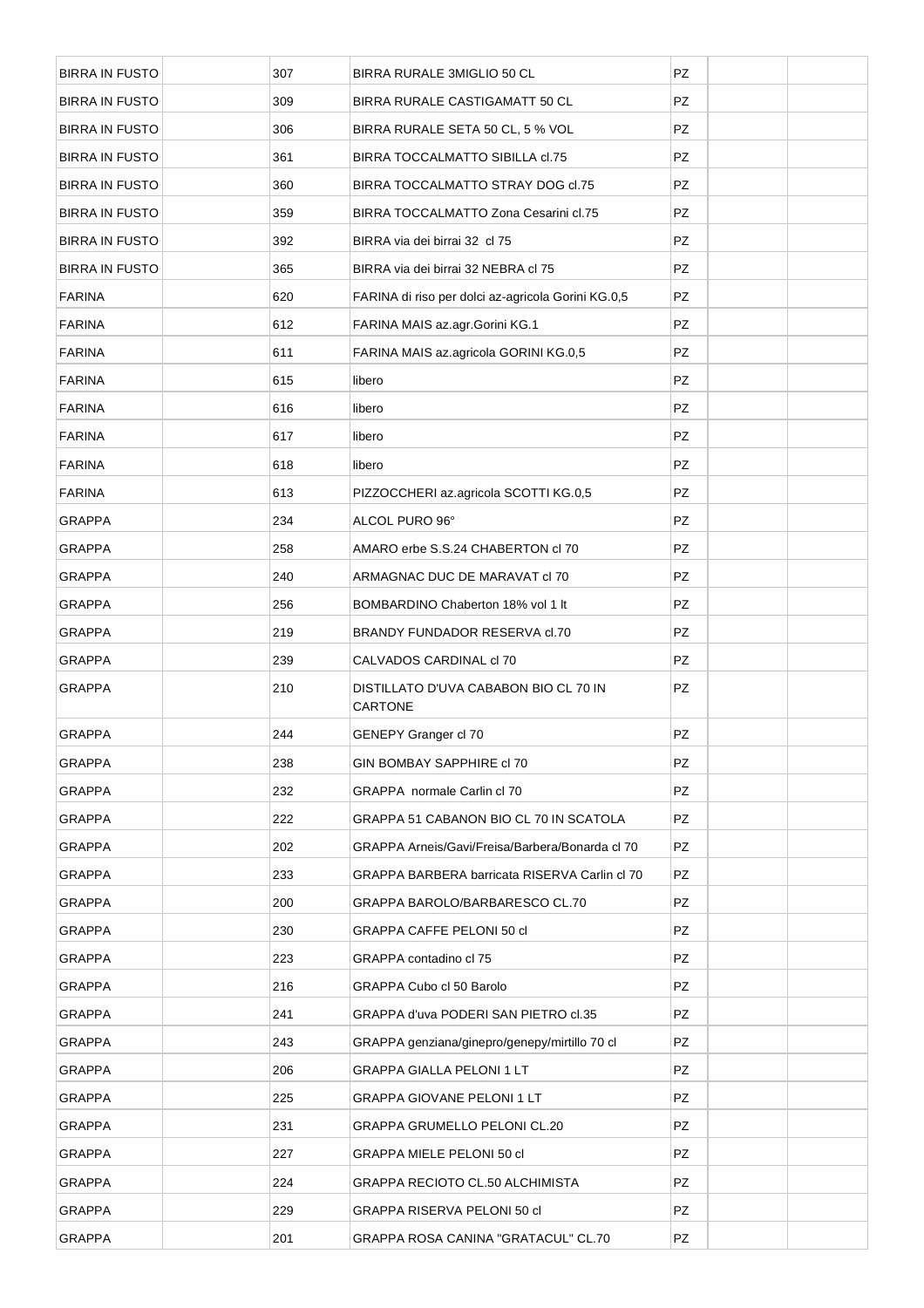| <b>GRAPPA</b> | 214 | <b>GRAPPA SASSELLA PELONI CL.20</b>                        | PZ        |  |
|---------------|-----|------------------------------------------------------------|-----------|--|
| <b>GRAPPA</b> | 213 | GRAPPA SFORZATO CL.70                                      | PZ        |  |
| <b>GRAPPA</b> | 212 | <b>GRAPPA SFORZATO BIANCA PELONI CL.20</b>                 | PZ        |  |
| <b>GRAPPA</b> | 228 | GRAPPA Stravecchia Barbaresco/Barolo cl 75                 | PZ        |  |
| <b>GRAPPA</b> | 204 | <b>GRAPPA TRAMINER CL.50 ALCHIMISTA</b>                    | PZ        |  |
| <b>GRAPPA</b> | 242 | GRAPPA Val di Susa monovitigni 70 cl                       | PZ        |  |
| <b>GRAPPA</b> | 203 | GRAPPA vitigni vari CARLIN cl 70                           | PZ        |  |
| <b>GRAPPA</b> | 245 | GRAPPE in fiaschetta acciaio cl 10                         | PZ        |  |
| <b>GRAPPA</b> | 207 | LIQUORE AL MIRTILLO cl 70                                  | PZ        |  |
| <b>GRAPPA</b> | 257 | LIQUORE DI CLIEGIE o FRAGOLINE BOSCO cl 50                 | PZ        |  |
| <b>GRAPPA</b> | 209 | LIQUORE FIOR DI CASTAGNA PELONI CL.50                      | <b>PZ</b> |  |
| <b>GRAPPA</b> | 208 | LIQUORE FIOR DI NOCCIOLA PELONI CL.50                      | PZ        |  |
| <b>GRAPPA</b> | 226 | LIQUORE PETRONILLA PELONI 50 cl                            | <b>PZ</b> |  |
| <b>GRAPPA</b> | 215 | LIQUORE SEMI CUMINO E ANICE PELONI 0,50 LT                 | PZ        |  |
| <b>GRAPPA</b> | 236 | RUM HAVANA CLUB 7 anni cl 70                               | PZ        |  |
| <b>GRAPPA</b> | 221 | RUM MATUSALEM cl.70                                        | PZ        |  |
| <b>GRAPPA</b> | 235 | RUM PAMPERO ANNIVERSARIO cl 75                             | PZ        |  |
| <b>GRAPPA</b> | 205 | SAMBUCA CL.70 ALCHIMISTA                                   | PZ        |  |
| <b>GRAPPA</b> | 237 | TEQUILA CUERVO ESPECIALI dI 70                             | PZ        |  |
| <b>GRAPPA</b> | 218 | VODKA DANZKA 70 cl                                         | PZ        |  |
| <b>GRAPPA</b> | 220 | WHISKY BLACK GROUSE cl.70                                  | PZ        |  |
|               |     |                                                            |           |  |
| <b>MIELE</b>  | 602 | <b>MIELE</b>                                               | PZ        |  |
| <b>MIELE</b>  | 603 | <b>MIELE</b>                                               | PZ        |  |
| <b>MIELE</b>  | 604 | <b>MIELE</b>                                               | PZ        |  |
| <b>MIELE</b>  | 605 | <b>MIELE</b>                                               | PZ        |  |
| <b>MIELE</b>  | 606 | <b>MIELE</b>                                               | PZ        |  |
| <b>MIELE</b>  | 607 | <b>MIELE</b>                                               | PZ        |  |
| <b>MIELE</b>  | 608 | <b>MIELE</b>                                               | PZ        |  |
| <b>MIELE</b>  | 609 | <b>MIELE</b>                                               | PZ        |  |
| MIELE         | 610 | <b>MIELE</b>                                               | PZ        |  |
| <b>MIELE</b>  | 601 | MIELE ACACIA/CASTAGNO/TIGLIO/MILLEFIORI bio kg PZ<br>0,5   |           |  |
| MIELE         | 600 | MIELE CASTAGNO bio kg 1                                    | PZ        |  |
| <b>OLIO</b>   | 504 | libero                                                     | PZ        |  |
| <b>OLIO</b>   | 503 | OLIO EXTRA-VERGINE Nocellara BIO latta It.5                | PZ        |  |
| <b>OLIO</b>   | 508 | OLIO EXTRAVERGINE affiorato Salento It 0,75                | PZ        |  |
| <b>OLIO</b>   | 501 | OLIO EXTRAVERGINE ALAI delicato Salento LT 1               | PZ        |  |
| <b>OLIO</b>   | 502 | OLIO EXTRAVERGINE ALAI Salento BIO It 0,75                 | PZ        |  |
| <b>OLIO</b>   | 500 | OLIO EXTRAVERGINE DOP SOLOLIVO Gargano cl.75               | PZ        |  |
| <b>OLIO</b>   | 507 | OLIO EXTRAVERGINE POLIDORI Siena BIO - cl 0,75             | PZ        |  |
| <b>OLIO</b>   | 505 | OLIO EXTRAVERGINE POLIDORI Siena non filtrato - cl<br>0,75 | PZ.       |  |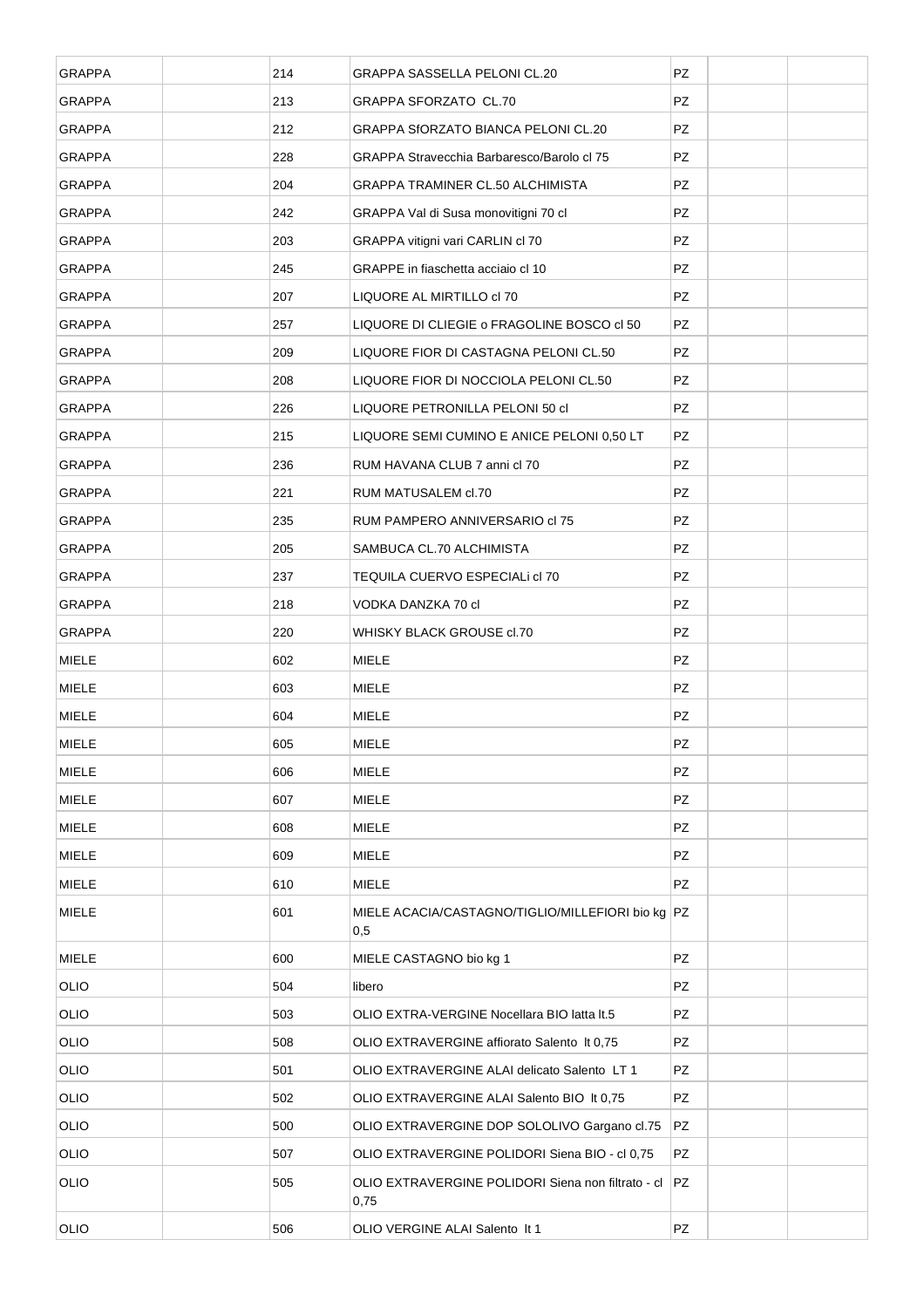| <b>RISO</b>                        | 614 | RISO CARNAROLI naturale Az.agricola GORINI KG 1             | PZ  |  |
|------------------------------------|-----|-------------------------------------------------------------|-----|--|
| <b>RISO</b>                        | 619 | RISO INTEGRALE Az.agricola GORINI KG 0,5                    | PZ. |  |
| SIDRO IN<br><b>BOTTIGLIA</b>       | 184 | BT SIDRO Cornish mela/pera cl 50                            | PZ. |  |
| SIDRO IN<br><b>BOTTIGLIA</b>       | 197 | BT sidro Irlandese cl.33                                    | PZ  |  |
| <b>VINO IN</b><br><b>BOTTIGLIA</b> | 153 | BT sidro francese Chouette cl 33                            | PZ. |  |
| <b>VINO IN</b><br><b>BOTTIGLIA</b> | 138 | BT sidro inglese cl 37,5                                    | PZ. |  |
| <b>VINO IN</b><br><b>BOTTIGLIA</b> | 155 | BT sidro italiano cl 33                                     | PZ  |  |
| <b>VINO IN</b><br><b>BOTTIGLIA</b> | 179 | BT sidro italiano cl 75                                     | PZ  |  |
| <b>VINO IN</b><br><b>BOTTIGLIA</b> | 122 | BT VINO AMARONE DOCG ZENATO CL 75                           | PZ  |  |
| <b>VINO IN</b><br><b>BOTTIGLIA</b> | 111 | BT VINO AMARONE MASI cl 75                                  | PZ  |  |
| <b>VINO IN</b><br><b>BOTTIGLIA</b> | 151 | BT VINO ARNEIS CESTE CL 75                                  | PZ  |  |
| <b>VINO IN</b><br><b>BOTTIGLIA</b> | 100 | BT VINO BARBARESCO GAJA CL 75                               | PZ  |  |
| <b>VINO IN</b><br><b>BOTTIGLIA</b> | 182 | BT VINO BARBARESCO GAJA CL 75                               | PZ  |  |
| <b>VINO IN</b><br><b>BOTTIGLIA</b> | 171 | BT VINO BAROLO Carlin DOCG CL.75                            | PZ  |  |
| <b>VINO IN</b><br><b>BOTTIGLIA</b> | 166 | BT VINO BIANCO CHARDONNAY/RIESLING vivace CL PZ<br>75       |     |  |
| <b>VINO IN</b><br><b>BOTTIGLIA</b> | 186 | BT VINO BIANCO PASSERINA EVOE' CIUCIU' CL.75                | PZ  |  |
| <b>VINO IN</b><br><b>BOTTIGLIA</b> | 191 | BT VINO BIANCO/ROSSO DEL MASO MOSER cl 75                   | PZ  |  |
| <b>VINO IN</b><br><b>BOTTIGLIA</b> | 178 | BT VINO BONARDA BOISEE barrique CABANON BIO<br><b>CL 75</b> | PZ  |  |
| <b>VINO IN</b><br><b>BOTTIGLIA</b> | 102 | BT VINO BONARDA ferma PA' LUIGI DOC CL 75                   | PZ  |  |
| <b>VINO IN</b><br><b>BOTTIGLIA</b> | 161 | BT VINO Bonarda Frizz, Bio CABANON CL 75                    | PZ  |  |
| <b>VINO IN</b><br><b>BOTTIGLIA</b> | 129 | BT VINO BOTTE 18 CABANON BIO CL 75                          | PZ  |  |
| <b>VINO IN</b><br><b>BOTTIGLIA</b> | 172 | BT VINO BOTTE 18 CABANON BIO MAGNUM                         | PZ  |  |
| <b>VINO IN</b><br><b>BOTTIGLIA</b> | 165 | BT VINO BRACCHETTO D'ACQUI DOCG IVALDI CL 75 PZ             |     |  |
| <b>VINO IN</b><br><b>BOTTIGLIA</b> | 158 | BT VINO BRUNELLO MONTALCINO Camigliano CL 75                | PZ  |  |
| <b>VINO IN</b><br><b>BOTTIGLIA</b> | 121 | BT VINO BRUNELLO MONTALCINO SENSI cl 75                     | PZ  |  |
| <b>VINO IN</b><br><b>BOTTIGLIA</b> | 141 | BT VINO BRUNELLO MONTALCINO SENSI cl 75                     | PZ  |  |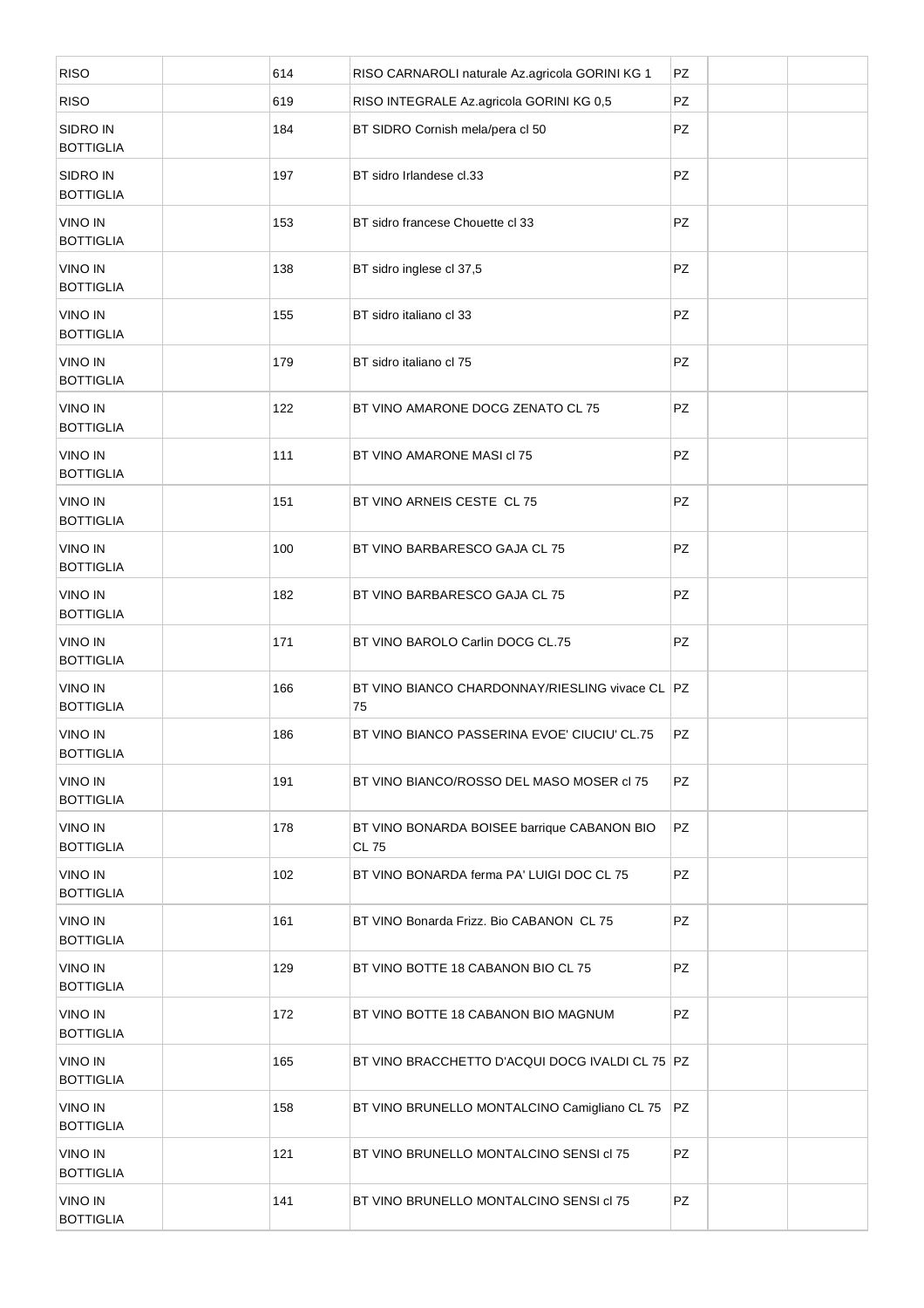| <b>VINO IN</b><br><b>BOTTIGLIA</b> | 164 | BT VINO CA DEI FRATI LUGANA di 75                        | <b>PZ</b> |  |
|------------------------------------|-----|----------------------------------------------------------|-----------|--|
| <b>VINO IN</b><br><b>BOTTIGLIA</b> | 107 | BT VINO CABERNET SAUVIGNON aff.botte CL 75               | PZ.       |  |
| <b>VINO IN</b><br><b>BOTTIGLIA</b> | 112 | BT VINO cannonau Essentija PALA cl 75                    | PZ.       |  |
| <b>VINO IN</b><br><b>BOTTIGLIA</b> | 104 | BT VINO cantine ANGELINETTA Domaso CO cl 75              | PZ.       |  |
| <b>VINO IN</b><br><b>BOTTIGLIA</b> | 167 | BT VINO CRUASE' MET.CLASSICO CL.75                       | PZ.       |  |
| <b>VINO IN</b><br><b>BOTTIGLIA</b> | 176 | BT VINO DOLCETTO Ivaldi DOC CL.75                        | PZ.       |  |
| <b>VINO IN</b><br><b>BOTTIGLIA</b> | 150 | BT VINO ERPACRIFE NEBBIOLO DOCG CL 75                    | PZ.       |  |
| <b>VINO IN</b><br><b>BOTTIGLIA</b> | 106 | BT VINO FALANGHINA Cortenormanna CL 75                   | PZ        |  |
| <b>VINO IN</b><br><b>BOTTIGLIA</b> | 211 | BT VINO FRANCIACORTA BELLAVISTA CL 75                    | PZ        |  |
| <b>VINO IN</b><br><b>BOTTIGLIA</b> | 127 | BT VINO FRANCIACORTA BREDASOLE DOCG CL 75   PZ           |           |  |
| <b>VINO IN</b><br><b>BOTTIGLIA</b> | 105 | BT VINO GAGGIARONE DOC 2005 CLASSICO CL 75               | PZ        |  |
| <b>VINO IN</b><br><b>BOTTIGLIA</b> | 190 | BT VINO GEWURZTRAMINER Tramin cl 75                      | PZ        |  |
| <b>VINO IN</b><br><b>BOTTIGLIA</b> | 117 | BT VINO Giudalberto Tenuta San Guido cl 75               | PZ        |  |
| <b>VINO IN</b><br><b>BOTTIGLIA</b> | 115 | BT VINO GRUMELLO DOCG CL 75                              | PZ        |  |
| <b>VINO IN</b><br><b>BOTTIGLIA</b> | 136 | BT VINO LACRIMA MORRO ALBA DOC CL 75                     | PZ        |  |
| <b>VINO IN</b><br><b>BOTTIGLIA</b> | 189 | BT VINO LAGREIN DELLE VENEZIE MOSER cl 75                | PZ        |  |
| <b>VINO IN</b><br><b>BOTTIGLIA</b> | 110 | BT VINO Lagrein/Merlot/L.Caldaro CATELSALEGG BZ<br>cl.75 | PZ        |  |
| <b>VINO IN</b><br><b>BOTTIGLIA</b> | 133 | BT VINO LAMBRUSCO DOC Loghino CL 75                      | PZ        |  |
| <b>VINO IN</b><br><b>BOTTIGLIA</b> | 126 | BT VINO Le Difese Tenuta San Guido cl 75                 | PZ        |  |
| <b>VINO IN</b><br><b>BOTTIGLIA</b> | 131 | BT VINO LUGANA Santa Cristina DOC CL 75                  | PZ        |  |
| <b>VINO IN</b><br><b>BOTTIGLIA</b> | 137 | BT VINO magnum Cuor di Vino Botte 18 lt.1,5              | PZ        |  |
| <b>VINO IN</b><br><b>BOTTIGLIA</b> | 183 | BT VINO Malbech IGT Veneto cl 75                         | PZ        |  |
| <b>VINO IN</b><br><b>BOTTIGLIA</b> | 198 | BT VINO MARSALA FINE DOP 17%VOL CL 75                    | PZ        |  |
| <b>VINO IN</b><br><b>BOTTIGLIA</b> | 181 | BT VINO MASSETO - Ornellaia CL 75                        | PZ        |  |
| <b>VINO IN</b><br><b>BOTTIGLIA</b> | 140 | BT VINO MONTEFALCO ROSSO 2010 barricato cl.75            | PZ        |  |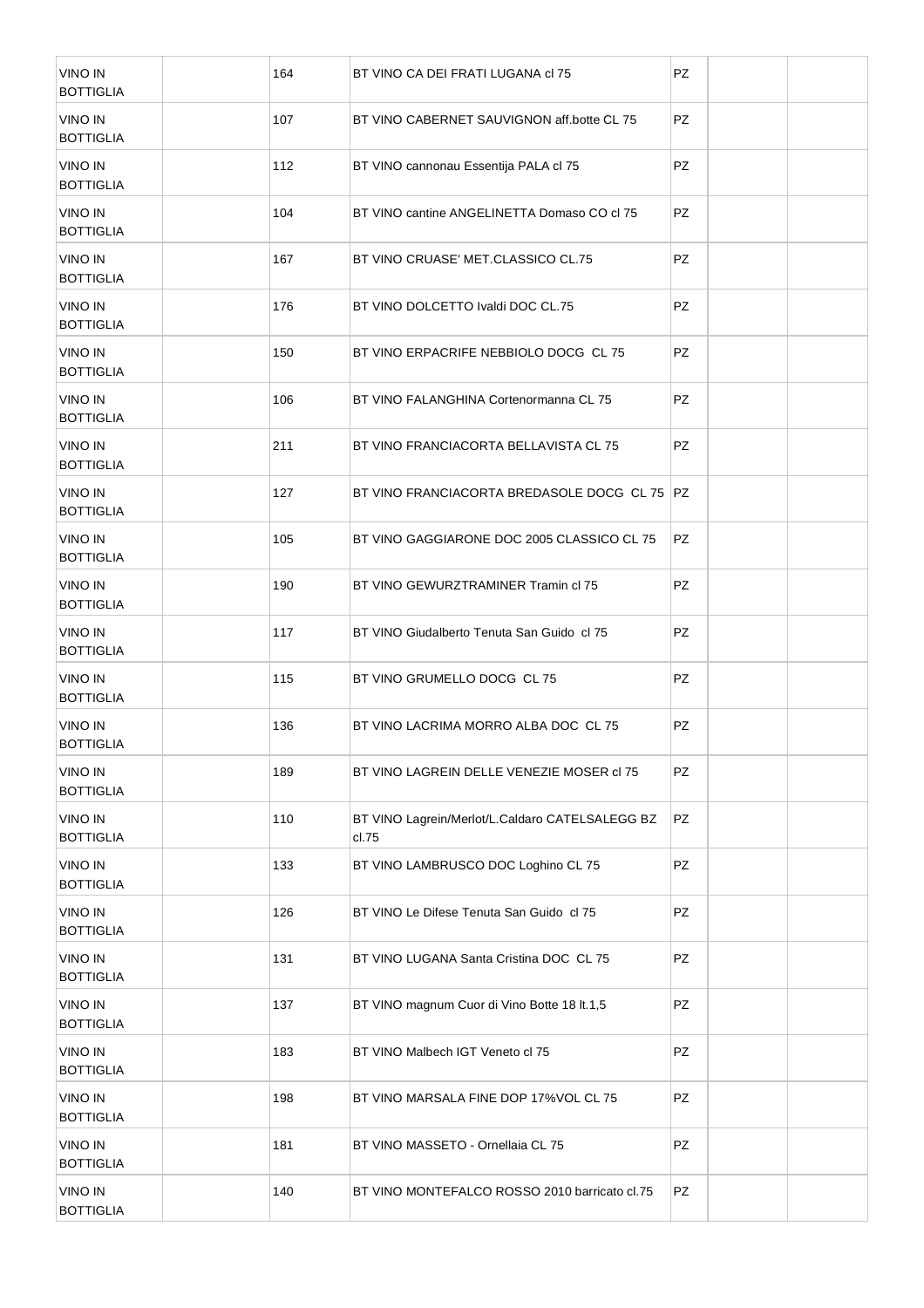| <b>VINO IN</b><br><b>BOTTIGLIA</b> | 125 | BT VINO Morellino Moris Farms cl 75                                  | <b>PZ</b> |  |
|------------------------------------|-----|----------------------------------------------------------------------|-----------|--|
| <b>VINO IN</b><br><b>BOTTIGLIA</b> | 120 | BT VINO MORELLINO Pupille cl 75                                      | <b>PZ</b> |  |
| <b>VINO IN</b><br><b>BOTTIGLIA</b> | 123 | BT VINO Morellino S.Lucia cl 75                                      | <b>PZ</b> |  |
| <b>VINO IN</b><br><b>BOTTIGLIA</b> | 168 | BT VINO MOSCATO ASTI IVALDI DOCG CL.75                               | <b>PZ</b> |  |
| <b>VINO IN</b><br><b>BOTTIGLIA</b> | 187 | BT VINO MULLER THURGAU MOSER cl 75                                   | <b>PZ</b> |  |
| <b>VINO IN</b><br><b>BOTTIGLIA</b> | 174 | BT VINO NEBBIOLO ALBA Carlin 13,5% cl 75                             | <b>PZ</b> |  |
| <b>VINO IN</b><br><b>BOTTIGLIA</b> | 145 | BT VINO Nebbiolo Cellario Jeroboam It.3 in cassetta<br>legno         | PZ        |  |
| <b>VINO IN</b><br><b>BOTTIGLIA</b> | 144 | BT VINO Nebbiolo Cellario Magnum 1,5 It in cassetta<br>legno         | PZ        |  |
| <b>VINO IN</b><br><b>BOTTIGLIA</b> | 146 | BT VINO Nebbiolo Cellario Mathusalem It 6 in cassetta<br>legno       | PZ        |  |
| <b>VINO IN</b><br><b>BOTTIGLIA</b> | 180 | BT VINO NEBBIOLO DOC d.75                                            | PZ        |  |
| <b>VINO IN</b><br><b>BOTTIGLIA</b> | 142 | BT VINO NEBBIOLO DOC Jeroboam 3 It Poderi Cellario<br>in cassa legno | PZ        |  |
| <b>VINO IN</b><br><b>BOTTIGLIA</b> | 135 | BT VINO NERO AVOLA BIO IGT CL 75                                     | PZ        |  |
| <b>VINO IN</b><br><b>BOTTIGLIA</b> | 139 | BT VINO NERO AVOLA Solea CELLARO DOC CL 75                           | PZ        |  |
| <b>VINO IN</b><br><b>BOTTIGLIA</b> | 109 | BT VINO NOVELLO BIO LA BARATTA CL 75                                 | PZ        |  |
| <b>VINO IN</b><br><b>BOTTIGLIA</b> | 173 | BT VINO ORNELLAIA CL 75                                              | PZ        |  |
| <b>VINO IN</b><br><b>BOTTIGLIA</b> | 118 | BT VINO PINOT NERO CABANON BIO CL 75                                 | PZ        |  |
| <b>VINO IN</b><br><b>BOTTIGLIA</b> | 163 | BT VINO PRIMITIVO Salento d 75                                       | PZ        |  |
| <b>VINO IN</b><br><b>BOTTIGLIA</b> | 156 | BT VINO PROSECCO BELTORO DOC CL 75                                   | PZ        |  |
| <b>VINO IN</b><br><b>BOTTIGLIA</b> | 177 | BT VINO PROSECCO Millesimato Barboza DOCG<br>CL.75                   | PZ        |  |
| <b>VINO IN</b><br><b>BOTTIGLIA</b> | 132 | BT VINO PROSECCO MILLESIMATO CA SELLA CL 75   PZ                     |           |  |
| <b>VINO IN</b><br><b>BOTTIGLIA</b> | 124 | BT VINO PROSECCO spago LA Baratta CL 75                              | PZ        |  |
| <b>VINO IN</b><br><b>BOTTIGLIA</b> | 147 | BT VINO PROSECCO spago Vignepiane DOC CL 75                          | PZ        |  |
| <b>VINO IN</b><br><b>BOTTIGLIA</b> | 134 | BT VINO RECIOTO SOAVE DOCG IL DUELLO CL 50                           | PZ        |  |
| <b>VINO IN</b><br><b>BOTTIGLIA</b> | 199 | BT VINO Refosco BIO La Baratta riserva cl 75                         | PZ        |  |
| <b>VINO IN</b><br><b>BOTTIGLIA</b> | 103 | BT VINO RIBOLLA GIALLA CL 75                                         | PZ        |  |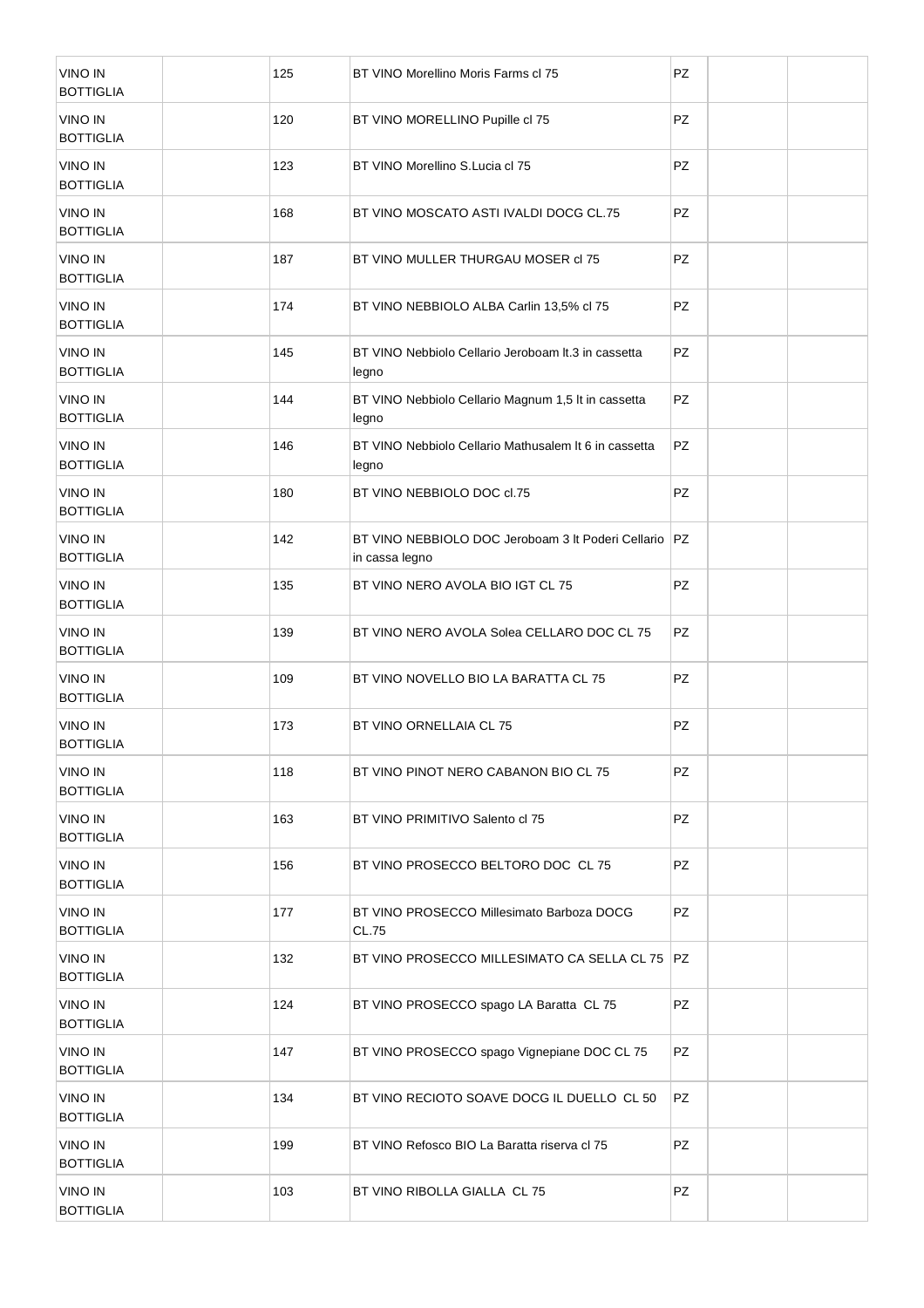| <b>VINO IN</b><br><b>BOTTIGLIA</b> | 194 | BT VINO RIPASSO MASI cl 75                              | PZ        |  |
|------------------------------------|-----|---------------------------------------------------------|-----------|--|
| <b>VINO IN</b><br><b>BOTTIGLIA</b> | 160 | BT VINO Ronchedone Ca dei frati CL 75                   | PZ        |  |
| <b>VINO IN</b><br><b>BOTTIGLIA</b> | 193 | BT VINO ROSATO FRIZZANTE BIO LA BARATTA CI 75   PZ      |           |  |
| <b>VINO IN</b><br><b>BOTTIGLIA</b> | 101 | BT VINO ROSSO CA DEL MOT DOMASO cl 75                   | PZ        |  |
| <b>VINO IN</b><br><b>BOTTIGLIA</b> | 159 | BT VINO ROSSO DI MONTALCINO Camigliano CL 75            | PZ        |  |
| <b>VINO IN</b><br><b>BOTTIGLIA</b> | 185 | BT VINO ROSSO PICENO BACCHUS CIUCIU' CL.75              | PZ        |  |
| <b>VINO IN</b><br><b>BOTTIGLIA</b> | 148 | BT VINO ROSSO PLANETA MAGNUM                            | PZ        |  |
| <b>VINO IN</b><br><b>BOTTIGLIA</b> | 114 | BT VINO ROSSO VALTELLINA DOC CL 75                      | PZ        |  |
| <b>VINO IN</b><br><b>BOTTIGLIA</b> | 169 | BT VINO SANGUE DI GIUDA DOC LE CASCINE CL.75            | <b>PZ</b> |  |
| <b>VINO IN</b><br><b>BOTTIGLIA</b> | 162 | BT VINO SANGUE DI GIUDA DOC Manuelina CL 75             | PZ        |  |
| <b>VINO IN</b><br><b>BOTTIGLIA</b> | 119 | BT VINO SANTO CHIANTI cl 75                             | PZ        |  |
| <b>VINO IN</b><br><b>BOTTIGLIA</b> | 175 | BT VINO SASSICAIA Doc Bolgheri T.S.Guido 2011 cl 75 PZ  |           |  |
| <b>VINO IN</b><br><b>BOTTIGLIA</b> | 116 | BT VINO SFORZATO Mamete Prevostini CL 75                | PZ        |  |
| <b>VINO IN</b><br><b>BOTTIGLIA</b> | 128 | BT VINO SFURSAT RIANOLDI cl 75                          | PZ        |  |
| <b>VINO IN</b><br><b>BOTTIGLIA</b> | 152 | BT VINO SHERAZADE DONNAFUGATA CL 75                     | PZ        |  |
| <b>VINO IN</b><br><b>BOTTIGLIA</b> | 170 | BT VINO SOLAIA CL 75                                    | PZ        |  |
| <b>VINO IN</b><br><b>BOTTIGLIA</b> | 108 | BT VINO SPUMANTE BRUT et nera Carlin cl 75              | PZ        |  |
| <b>VINO IN</b><br><b>BOTTIGLIA</b> | 154 | BT VINO TAWNY PORTO OFFLAY CL 75                        | PZ        |  |
| <b>VINO IN</b><br><b>BOTTIGLIA</b> | 188 | BT VINO TEROLDEGO "SANZORZ" MOSER cl 75                 | PZ        |  |
| <b>VINO IN</b><br><b>BOTTIGLIA</b> | 157 | BT VINO TIGNANELLO Jeroboam 3 It                        | PZ        |  |
| <b>VINO IN</b><br><b>BOTTIGLIA</b> | 113 | BT VINO VALTELLINA INFERNO DOCG CL 75                   | PZ        |  |
| <b>VINO IN</b><br><b>BOTTIGLIA</b> | 130 | BT VINO VALTELLINA SASSELLA DOCG CL 75                  | PZ        |  |
| <b>VINO IN</b><br><b>BOTTIGLIA</b> | 192 | BT VINO VERDUZZO FRIZZANTE BIO LA BARATTA CI   PZ<br>75 |           |  |
| <b>VINO IN</b><br><b>BOTTIGLIA</b> | 196 | BT ZIBIBBO-MOSCATO-MALVASIA IGP CL 75                   | PZ        |  |
| <b>VINO IN</b><br><b>BOTTIGLIA</b> | 195 | BT ZIBIBBO-MOSCATO-MALVASIA LAUS CL 75                  | PZ        |  |
| <b>VINO SFUSO</b>                  | 74  | VINO SFUSO BIB amabile rosso 12% 5 LT                   | PZ        |  |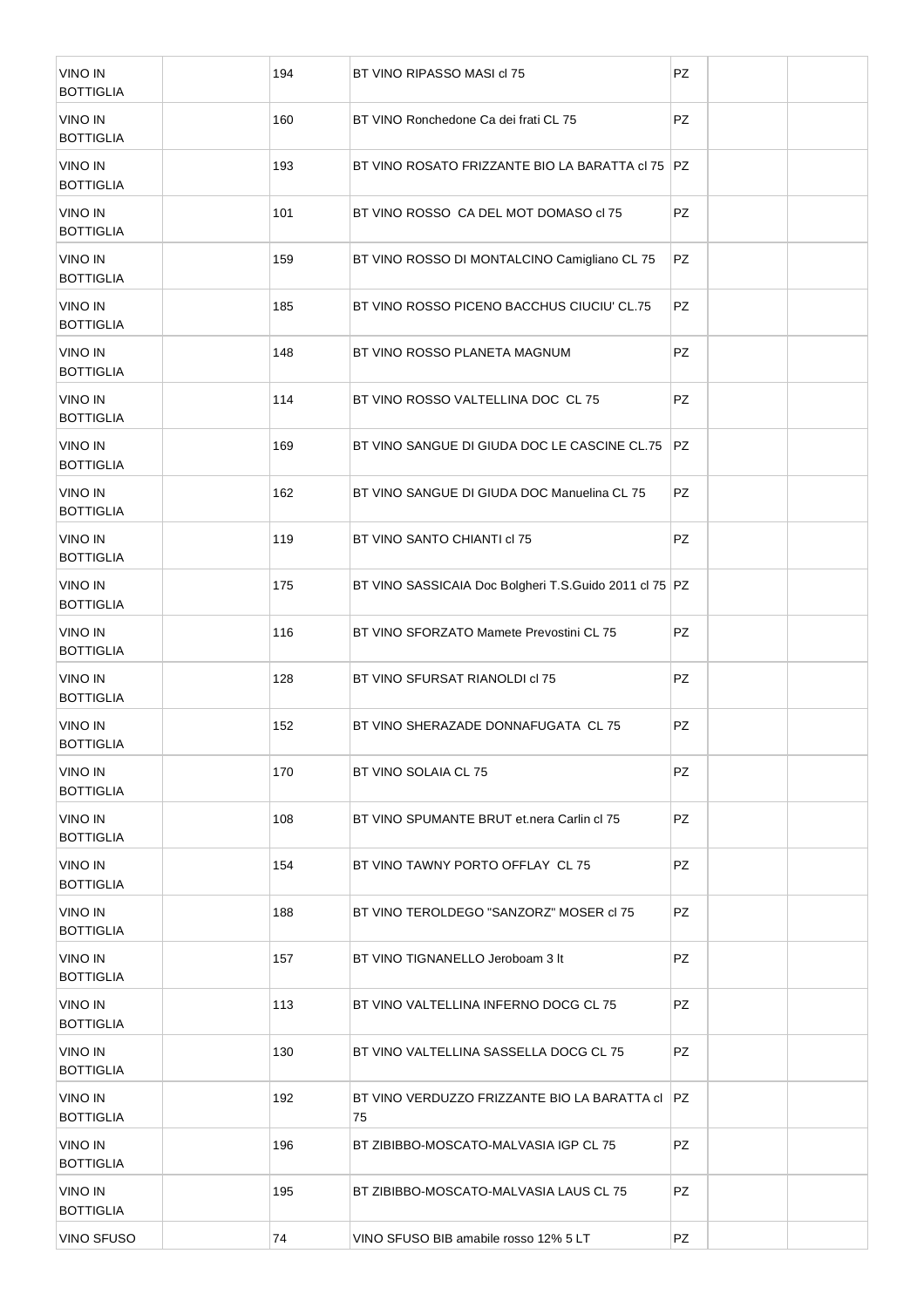| <b>VINO SFUSO</b> | 15 | VINO SFUSO BIB BARBERA/DOLCETTO/Grignolino 12 LT<br>% 5 LT              |           |  |
|-------------------|----|-------------------------------------------------------------------------|-----------|--|
| <b>VINO SFUSO</b> | 78 | VINO SFUSO BIB bianco/rosso colli romani BIO 12% 5<br>LT                | <b>PZ</b> |  |
| <b>VINO SFUSO</b> | 75 | VINO SFUSO BIB cabernet franc/chardonnay BIO 12%<br>5 LT                | <b>PZ</b> |  |
| <b>VINO SFUSO</b> | 54 | VINO SFUSO BIB Cannonau 14% vol It 5                                    | LT        |  |
| <b>VINO SFUSO</b> | 50 | VINO SFUSO BIB grillo/catarratto/syrah/avola Sicilia<br>12,5 % vol LT 3 | PZ        |  |
| <b>VINO SFUSO</b> | 59 | VINO SFUSO BIB It 5 Nebbiolo barricato 13%                              | <b>LT</b> |  |
| <b>VINO SFUSO</b> | 61 | VINO SFUSO BIB malbech/merlot/cabernet friulano 12% PZ<br>3 LT          |           |  |
| <b>VINO SFUSO</b> | 18 | VINO SFUSO BIB Montepulciano / Passerina 13% LT 5                       | LT.       |  |
| <b>VINO SFUSO</b> | 73 | VINO SFUSO BIB Moscato Cagliari 14° LT 5                                | <b>PZ</b> |  |
| <b>VINO SFUSO</b> | 70 | VINO SFUSO BIB Muller T/Pinot/Chardonnay UD 12% 5 PZ<br><b>LT</b>       |           |  |
| <b>VINO SFUSO</b> | 21 | VINO SFUSO BIB Muller T/pinot/chardpnnay Friuli 12%<br>vol 3 LT         | PZ        |  |
| <b>VINO SFUSO</b> | 52 | VINO SFUSO BIB NERO D'AVOLA/SYRAH/inzolia BIO<br>13,5 % 5 LT            | LT.       |  |
| <b>VINO SFUSO</b> | 28 | VINO SFUSO BIB Nero di Troia / Chardonnay<br>Puglia13% 5 lt             | LT        |  |
| <b>VINO SFUSO</b> | 24 | VINO SFUSO BIB pecorino IGP 12,5° It 5                                  | PZ        |  |
| <b>VINO SFUSO</b> | 68 | VINO SFUSO BIB rosso di Montalcino13,5% LT 5                            | PZ        |  |
| <b>VINO SFUSO</b> | 77 | VINO SFUSO BIB rosso piceno/passerina/chardonnay<br><b>BIO 13% 5 LT</b> | PZ        |  |
| <b>VINO SFUSO</b> | 76 | VINO SFUSO BIB SANGIOVESE/ROSSO PICENO BIO<br>12% It 5                  | PZ.       |  |
| <b>VINO SFUSO</b> | 22 | VINO SFUSO BIB Syrah affinato Marche Blo 14% 5 It                       | LT.       |  |
| <b>VINO SFUSO</b> | 51 | VINO SFUSO BIB tipo Sangiovese/Montepulciano 14%<br>LT.20               | PZ        |  |
| VINO SFUSO        | 72 | VINO SFUSO BIB Vermentino sardo 5 LT                                    | <b>PZ</b> |  |
| VINO SFUSO        | 25 | VINO SFUSO BIB zibibbo liquoroso 16% LT 3                               | LT        |  |
| <b>VINO SFUSO</b> | 69 | VINO SFUSO BIB zibibbo secco12,5% Lt.3                                  | PZ        |  |
| VINO SFUSO        | 65 | VINO SFUSO DAMA 3 It tipo Uva di Troia Puglia                           | PZ        |  |
| VINO SFUSO        | 16 | VINO SFUSO DAMA 5 It bianco/rosso Puglia                                | LT        |  |
| VINO SFUSO        | 62 | VINO SFUSO DAMA 5LT tipo<br>Montepulciano/Passerina/rosato CiuCiù 13 %  | PZ        |  |
| <b>VINO SFUSO</b> | 66 | VINO SFUSO tipo Arneis 13% vol                                          | LT        |  |
| VINO SFUSO        | 14 | VINO SFUSO tipo BARBERA Oltrepo' 12 % vol                               | LT        |  |
| VINO SFUSO        | 55 | VINO SFUSO tipo BARBERA Piemonte 13,5% vol                              | LT        |  |
| VINO SFUSO        | 13 | VINO SFUSO tipo BONARDA Oltrepo'11,5 % VOL                              | LT        |  |
| VINO SFUSO        | 12 | VINO SFUSO tipo CABERNET 12% vol                                        | LT        |  |
| VINO SFUSO        | 56 | VINO SFUSO tipo DOLCETTO Piemonte 12,5 % vol                            | LT        |  |
| VINO SFUSO        | 58 | VINO SFUSO tipo GRIGNOLINO/BONARDA Piemonte                             | LT        |  |
| VINO SFUSO        | 17 | VINO SFUSO tipo GUTTURNIO 13 % vol                                      | LT        |  |
| VINO SFUSO        | 26 | VINO SFUSO tipo Lambrusco amabile 11%vol                                | LT.       |  |